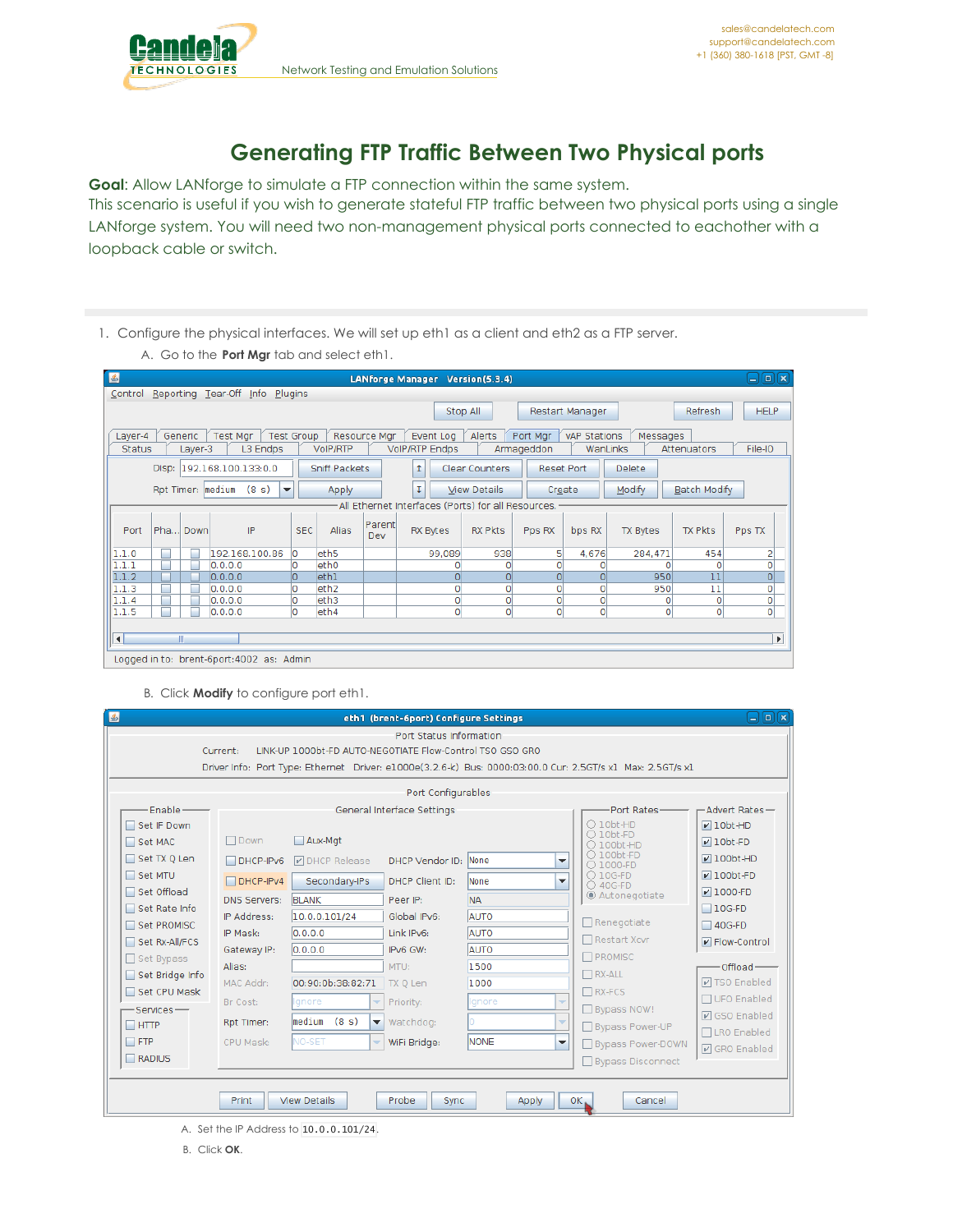C. While still in the **Port Mgr** tab, select eth2.

| 国                                                                                                                                  |                                                                                                      |                | LANforge Manager Version(5.3.4)                    |                |            |                |                 |                | $\Box$ e $\bm{\kappa}$  |  |  |
|------------------------------------------------------------------------------------------------------------------------------------|------------------------------------------------------------------------------------------------------|----------------|----------------------------------------------------|----------------|------------|----------------|-----------------|----------------|-------------------------|--|--|
| Control Reporting Tear-Off Info Plugins                                                                                            |                                                                                                      |                |                                                    |                |            |                |                 |                |                         |  |  |
|                                                                                                                                    | Stop All<br><b>HELP</b><br><b>Refresh</b><br>Restart Manager                                         |                |                                                    |                |            |                |                 |                |                         |  |  |
| <b>Test Group</b><br>Generic<br>Test Mgr<br>Resource Mgr<br>Event Log<br>Alerts<br>Port Mgr<br>vAP Stations<br>Messages<br>Laver-4 |                                                                                                      |                |                                                    |                |            |                |                 |                |                         |  |  |
| <b>Status</b><br>L3 Endps<br>Layer-3                                                                                               | <b>VoIP/RTP</b>                                                                                      |                | <b>VoIP/RTP Endps</b>                              |                | Armageddon | WanLinks       |                 | Attenuators    | File-IO                 |  |  |
| Disp: 192.168.100.133:0.0<br><b>Sniff Packets</b><br>Clear Counters<br><b>Delete</b><br>Ť.<br>Reset Port                           |                                                                                                      |                |                                                    |                |            |                |                 |                |                         |  |  |
| Rpt Timer: medium (8 s)                                                                                                            | Modify<br>τ<br><b>Batch Modify</b><br>$\blacktriangledown$<br><b>View Details</b><br>Apply<br>Create |                |                                                    |                |            |                |                 |                |                         |  |  |
|                                                                                                                                    |                                                                                                      |                | All Ethernet Interfaces (Ports) for all Resources. |                |            |                |                 |                |                         |  |  |
| IP<br>Pha Down<br>Port                                                                                                             | <b>SEC</b><br><b>Alias</b>                                                                           | Parentl<br>Dev | <b>RX Bytes</b>                                    | <b>RX Pkts</b> | Pps RX     | bps RX         | <b>TX Bytes</b> | <b>TX Pkts</b> | Pps TX                  |  |  |
| 192.168.100.86<br>1.1.0                                                                                                            | eth <sub>5</sub><br>O                                                                                |                | 594,284                                            | 5,695          | 5          | 4,714          | 1,631,487       | 2,458          | 2                       |  |  |
| 1.1.1<br>0.0.0.0                                                                                                                   | eth0<br>Ю                                                                                            |                |                                                    |                |            | Ω              |                 | O              | 0                       |  |  |
| 1.1.2<br>10.0.0.101                                                                                                                | O<br>eth1                                                                                            |                | o                                                  |                | $\Omega$   | 0              | 1,630           | 19             | $\overline{\mathsf{o}}$ |  |  |
| 1.1.3<br>0.0.0.0                                                                                                                   | O<br>eth <sub>2</sub>                                                                                |                | $\Omega$                                           | $\Omega$       | $\Omega$   | O              | 950             | 11             | $\overline{o}$          |  |  |
| 1.1.4<br>0.0.0.0                                                                                                                   | leth3<br>O                                                                                           |                | 0                                                  | 0              | 0          | 0              | Ω               | 0              | o                       |  |  |
| 1.1.5<br>0.0.0.0                                                                                                                   | o<br>leth4                                                                                           |                | $\circ$                                            | $\Omega$       | $\Omega$   | $\overline{0}$ | $\Omega$        | $\Omega$       | $\circ$                 |  |  |
|                                                                                                                                    |                                                                                                      |                |                                                    |                |            |                |                 |                |                         |  |  |
| $\left  \right $<br>Ш                                                                                                              |                                                                                                      |                |                                                    |                |            |                |                 |                | Þ.                      |  |  |
| ogged in to: brent-6port:4002 as: Admin                                                                                            |                                                                                                      |                |                                                    |                |            |                |                 |                |                         |  |  |

D. Click **Modify** to configure port eth2.

| 国                                                                        |                                      |                                                            | eth2 (brent-6port) Configure Settings   |                                                            |                                                                                                            | $\Box$ e $\bf x$                                                               |
|--------------------------------------------------------------------------|--------------------------------------|------------------------------------------------------------|-----------------------------------------|------------------------------------------------------------|------------------------------------------------------------------------------------------------------------|--------------------------------------------------------------------------------|
|                                                                          | Current:                             | LINK-UP 1000bt-FD AUTO-NEGOTIATE Flow-Control TSO GSO GRO  | Port Status Information                 |                                                            | Driver Info: Port Type: Ethernet Driver: e1000e(3.2.6-k) Bus: 0000:04:00.0 Cur: 2.5GT/s x1 Max: 2.5GT/s x1 |                                                                                |
|                                                                          |                                      |                                                            | Port Configurables                      |                                                            |                                                                                                            |                                                                                |
| Enable-<br>Set IF Down<br>Set MAC                                        | $\Box$ Down                          | Aux-Mat                                                    | General Interface Settings              |                                                            | Port Rates-<br>$O$ 10bt-HD<br>$\bigcirc$ 10bt-FD<br>$\bigcirc$ 100bt-HD                                    | -Advert Rates-<br>$\nu$ 10bt-HD<br>$\nu$ 10bt-FD                               |
| Set TX Q Len<br>Set MTU<br>□ Set Offload<br>Set Rate Info<br>Set PROMISC | $\Box$ DHCP-IPv6<br>$\Box$ DHCP-IPv4 | <b>DE DHCP Release</b><br>Secondary-IPs                    | DHCP Vendor ID: None<br>DHCP Client ID: | None                                                       | ○ 100bt-FD<br>▼<br>$\bigcirc$ 1000-FD<br>$O$ 10G-FD<br>▼<br>○ 40G-FD                                       | $V100bt-HD$<br>$\nu$ 100bt-FD<br>$V$ 1000-FD<br>$\Box$ 10G-FD<br>$\Box$ 40G-FD |
|                                                                          | <b>DNS Servers:</b><br>IP Address:   | <b>BLANK</b><br>10.0.0.102/24                              | Peer IP:<br>Global IPv6:                | C Autonegotiate<br><b>NA</b><br>AUTO<br>$\Box$ Renegotiate |                                                                                                            |                                                                                |
| Set Rx-All/FCS<br>Set Bypass                                             | IP Mask:<br>Gateway IP:<br>Alias:    | 0.0.0.0<br>0.0.0.0                                         | Link IPv6:<br>IPv6 GW:<br>MTU:          | <b>AUTO</b><br><b>AUTO</b><br>1500                         | □ Restart Xcvr<br>PROMISC                                                                                  | P Flow-Control<br>Offload-                                                     |
| Set Bridge Info<br>Set CPU Mask<br>Services-                             | MAC Addr:<br>Br Cost:                | 00:90:0b:38:82:72<br>Ignore<br>÷                           | TX Q Len<br>Priority:                   | 1000<br>Ignore                                             | $\Box$ RX-ALL<br>$\Box$ RX-FCS<br>$\overline{\phantom{a}}$<br>Bypass NOW!                                  | <b>☑ TSO Enabled</b><br>□ UFO Enabled                                          |
| $\Box$ HTTP<br>$\nabla$ FTP                                              | Rpt Timer:<br>CPU Mask:              | medium<br>(8 s)<br>▼<br>NO-SET<br>$\overline{\phantom{a}}$ | Watchdog:<br>WiFi Bridge:               | <b>NONE</b>                                                | ÷<br>Bypass Power-UP<br>$\overline{\phantom{a}}$<br>Bypass Power-DOWN                                      | <b>☑</b> GSO Enabled<br>□LRO Enabled<br><b>☑</b> GRO Enabled                   |
| RADIUS                                                                   | Print                                | <b>View Details</b>                                        | Probe<br><b>Sync</b>                    | Apply                                                      | □ Bypass Disconnect<br>0K<br>Cancel                                                                        |                                                                                |

- B. Enable **FTP** under **Services**.
- C. Click **OK**.
- 2. Create a file for the FTP client to download/upload. This is optional if you already have a file in mind to test with, just make sure the file is in /home/lanforge (the default directory for FTP). Step 3 explains how to upload a file from a Windows machine.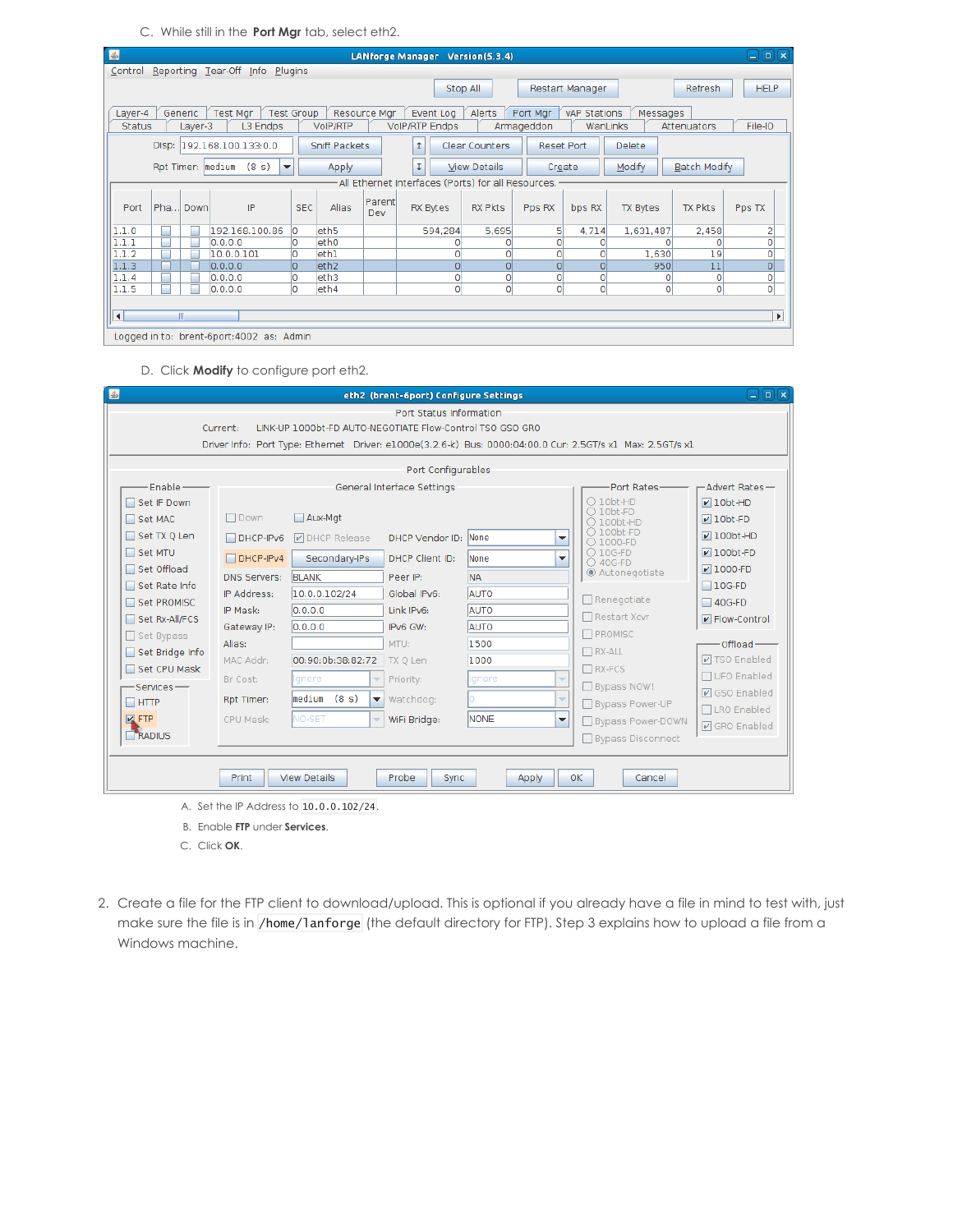A. First, you'll need to open a console on the LANforge system.

- A. Log into the machine **directly** or remotely through **rdesktop**. The user/password should be **lanforge/lanforge** for both.
- B. To log in via **rdesktop** type the following command into a console (replace LANforge-IP with the IP of your LANforge system): rdesktop **LANforge-IP**



- C. Log in with user/password **lanforge/lanforge**.
- D. Once you are on the system, a console should already be open. If you don't see a console, go ahead and open one by clicking the console icon in the top menu bar (shown in the below screenshot).

| <b>f</b> Applications Places System <b>A</b> |                      |
|----------------------------------------------|----------------------|
| To:                                          | <b>MATE Terminal</b> |
|                                              | Use the command line |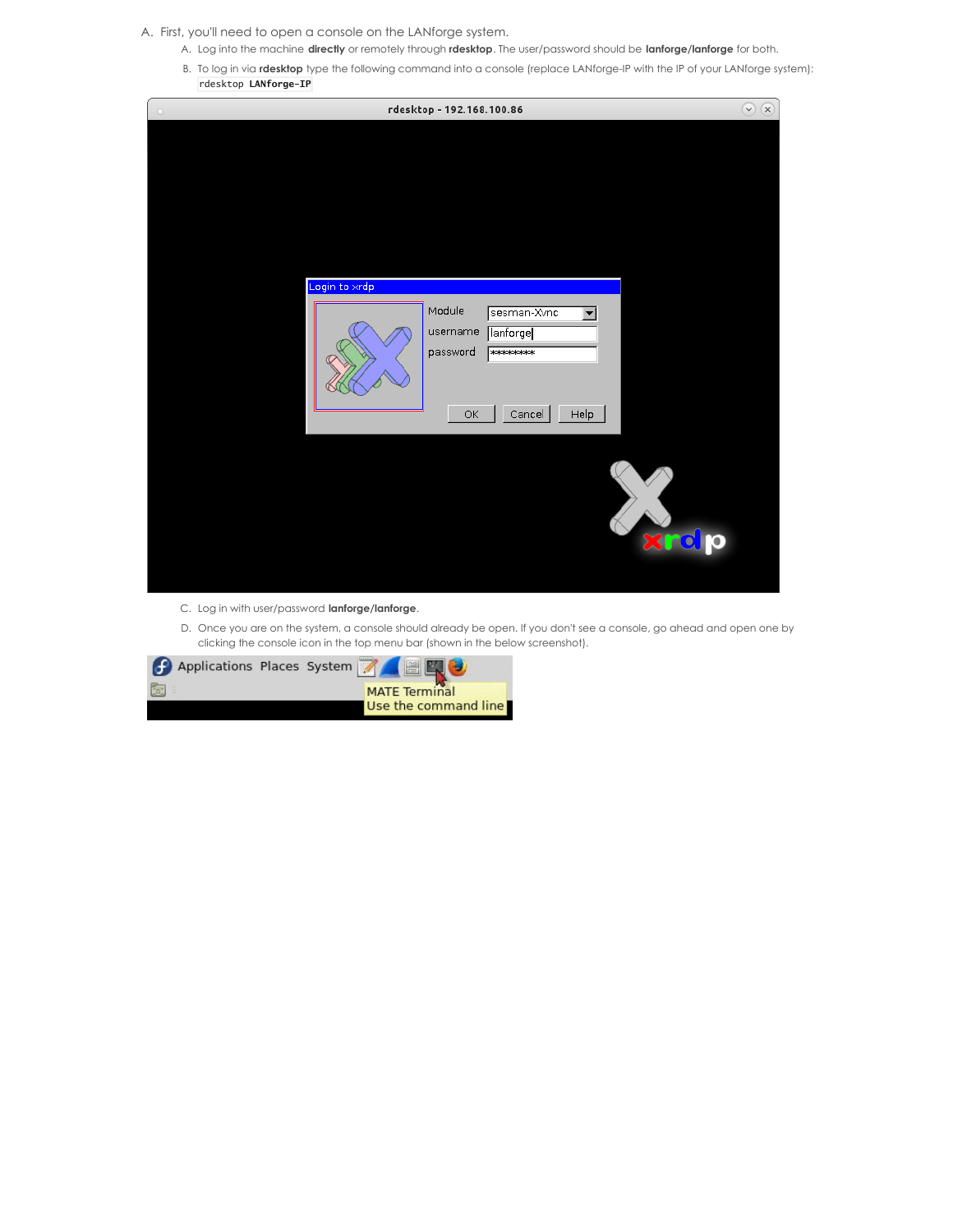B. Once you have a console ready, use the below commands to create a small or large file. These files will just contain random text.

**Note:** These files will be created in the /home/lanforge directory. This is the default directory used for FTP on LANforge.

A. **Small file** (45 KB):



B. **Large file** (10 MB): dd if=/dev/urandom of=/home/lanforge/large-file.bin bs=1k count=10240



- 3. **Optional:** Upload a file to the LANforge system for the FTP client to download/upload. There are multiple ways to do this, this step will demonstrate the upload using a Windows machine with FileZilla.
	- A. On your Windows machine, download and install FileZilla. You can download the FileZilla client here: https://filezilla[project.org/download.php](https://filezilla-project.org/download.php)
	- B. Open FileZilla.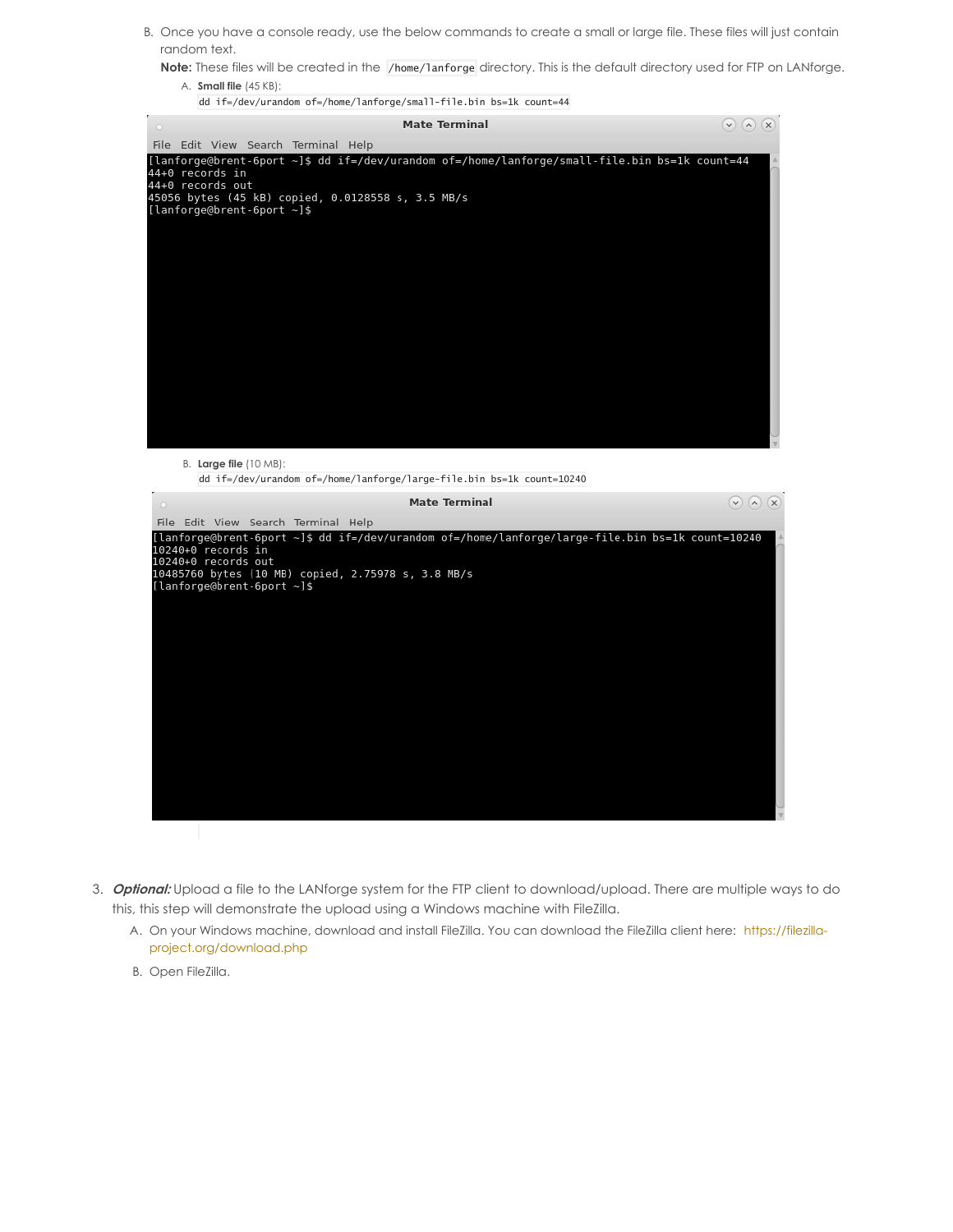| FileZilla                                                                                                                                                                                                    | $\Box$ $\Box$ $\mathbf{x}$                                           |
|--------------------------------------------------------------------------------------------------------------------------------------------------------------------------------------------------------------|----------------------------------------------------------------------|
| Transfer<br>Server<br>Bookmarks<br>Help<br>Edit<br><b>View</b><br><b>File</b>                                                                                                                                |                                                                      |
| 云<br>w<br>$\rightarrow$                                                                                                                                                                                      |                                                                      |
| Host: tp://192.168.100.86<br>Username: lanforge<br>Password:                                                                                                                                                 | Port:<br>$Quick$ <sub>c</sub> onnect $\blacktriangledown$            |
|                                                                                                                                                                                                              |                                                                      |
| Local site:<br>C:\Users\brent\Downloads\                                                                                                                                                                     | Remote site:<br>$\overline{\phantom{a}}$                             |
| Downloads                                                                                                                                                                                                    | ▲                                                                    |
| Favorites<br>$\left  + \right $                                                                                                                                                                              |                                                                      |
| Links                                                                                                                                                                                                        |                                                                      |
| <b>Local Settings</b>                                                                                                                                                                                        | ٠                                                                    |
| Filename<br>Filesize Filetype<br>Last modified                                                                                                                                                               | Filesize Filetype<br><b>Filename</b><br>Last modified<br>Permissions |
| 41<br>desktop.ini<br>Configuration<br>5/12/2015 11:50:43<br>282<br>file.txt<br>47,278,084<br><b>Text Document</b><br>6/15/2015 9:49:23<br>E FileZilla_3.11.0.2<br>6/12/2015 9:31:10<br>6,477,032 Application | Not connected to any server                                          |
| $\leftarrow$<br><b>COL</b>                                                                                                                                                                                   | m.<br>Þ<br>∢                                                         |
| 3 files. Total size: 53,755,398 bytes                                                                                                                                                                        | Not connected.                                                       |
| Server/Local file<br>Direction Remote file                                                                                                                                                                   | Size Priority<br>Status                                              |
|                                                                                                                                                                                                              |                                                                      |
| <b>Failed transfers</b><br>Successful transfers<br><b>Queued files</b>                                                                                                                                       |                                                                      |
|                                                                                                                                                                                                              | 图 Queue: empty                                                       |

A. Near the top left in the **Host** field, enter in the following: sftp://**LANforge-IP** (sftp://192.168.100.86 is used in this example).

B. Username: **lanforge** Password: **lanforge**.

C. In the **left column** navigate to your file's directory. Make sure the right column is set to /home/lanforge

| sftp://lanforge@192.168.100.86 - FileZilla                                        | $\begin{array}{c c c c c c} \hline \multicolumn{3}{c }{\mathbf{C}} & \multicolumn{3}{c }{\mathbf{S}} & \multicolumn{3}{c }{\mathbf{S}} & \multicolumn{3}{c }{\mathbf{S}} & \multicolumn{3}{c }{\mathbf{S}} & \multicolumn{3}{c }{\mathbf{S}} & \multicolumn{3}{c }{\mathbf{S}} & \multicolumn{3}{c }{\mathbf{S}} & \multicolumn{3}{c }{\mathbf{S}} & \multicolumn{3}{c }{\mathbf{S}} & \multicolumn{3}{c }{\mathbf{S}} & \multicolumn{3}{c }{\mathbf$ |
|-----------------------------------------------------------------------------------|-------------------------------------------------------------------------------------------------------------------------------------------------------------------------------------------------------------------------------------------------------------------------------------------------------------------------------------------------------------------------------------------------------------------------------------------------------|
| Edit View Transfer Server<br>Bookmarks<br>Help<br>File                            |                                                                                                                                                                                                                                                                                                                                                                                                                                                       |
| 只早的<br>5<br>$\mathbb{Z}^2$<br>۰                                                   |                                                                                                                                                                                                                                                                                                                                                                                                                                                       |
| Host: tp://192.168.100.86<br>Username: lanforge<br>Password:                      | Quickconnect<br>Port:<br>∣▼                                                                                                                                                                                                                                                                                                                                                                                                                           |
| Status:<br>Connecting to 192.168.100.86<br>Connected to 192.168.100.86<br>Status: |                                                                                                                                                                                                                                                                                                                                                                                                                                                       |
| Retrieving directory listing<br>Status:                                           |                                                                                                                                                                                                                                                                                                                                                                                                                                                       |
| Listing directory /home/lanforge<br>Status:                                       |                                                                                                                                                                                                                                                                                                                                                                                                                                                       |
| Directory listing of "/home/lanforge" successful<br>Status:                       |                                                                                                                                                                                                                                                                                                                                                                                                                                                       |
| Local site:<br>C:\Users\brent\Downloads\<br>۰                                     | Remote site:<br>/home/lanforge                                                                                                                                                                                                                                                                                                                                                                                                                        |
| <b>Downloads</b><br>W<br>▲                                                        | $\Box$ ? /                                                                                                                                                                                                                                                                                                                                                                                                                                            |
| Favorites<br><b>A</b> Links                                                       | <b>E</b> . ? home<br>lanforge<br><b>FI-1</b>                                                                                                                                                                                                                                                                                                                                                                                                          |
| Local Settings<br>٠                                                               |                                                                                                                                                                                                                                                                                                                                                                                                                                                       |
| Filename<br>Filesize Filetype<br>Last modified                                    | <b>Filename</b><br>Filesize Filetype<br>Last modified<br>Permissio                                                                                                                                                                                                                                                                                                                                                                                    |
| П.                                                                                | П.                                                                                                                                                                                                                                                                                                                                                                                                                                                    |
| desktop.ini<br>Configuration<br>5/12/2015 11:50:43<br>282                         | Li <sub>ke</sub> cache<br>File folder<br>6/15/2015 9:24:<br>drwx------                                                                                                                                                                                                                                                                                                                                                                                |
| file.txt<br><b>Text Document</b><br>6/15/2015 9:49:23<br>47,278,084               | $\blacksquare$ .config<br>File folder<br>6/3/2015 11:47:<br>drwxr-xr-x                                                                                                                                                                                                                                                                                                                                                                                |
| E FileZilla_3.11.0.2<br>6,477,032 Application<br>6/12/2015 9:31:10                | $\blacksquare$ .dbus<br>File folder<br>4/24/2015 11:2<br>dnax------                                                                                                                                                                                                                                                                                                                                                                                   |
|                                                                                   | Lanome <sub>2</sub><br>File folder<br>6/2/2015 11:58:<br>dnax------                                                                                                                                                                                                                                                                                                                                                                                   |
| $\overline{4}$<br>m.<br>Þ                                                         | maria a sua<br>A CLAIM ON THE SHIP<br>mit a destated<br>المستعلم<br>Ш<br>٠                                                                                                                                                                                                                                                                                                                                                                            |
| 3 files. Total size: 53,755,398 bytes                                             | 177 files and 43 directories. Total size: 78,111,666 bytes                                                                                                                                                                                                                                                                                                                                                                                            |
| Server/Local file<br>Direction Remote file                                        | Size Priority<br>Status                                                                                                                                                                                                                                                                                                                                                                                                                               |
|                                                                                   |                                                                                                                                                                                                                                                                                                                                                                                                                                                       |
|                                                                                   |                                                                                                                                                                                                                                                                                                                                                                                                                                                       |
|                                                                                   |                                                                                                                                                                                                                                                                                                                                                                                                                                                       |
| <b>Failed transfers</b><br>Successful transfers<br><b>Queued files</b>            |                                                                                                                                                                                                                                                                                                                                                                                                                                                       |
|                                                                                   | a<br><b>BBB</b> Queue: empty                                                                                                                                                                                                                                                                                                                                                                                                                          |

D. To start transferring your file, double click it in the left column. Once the transfer is complete make sure you can find

C. Click **Quickconnect**.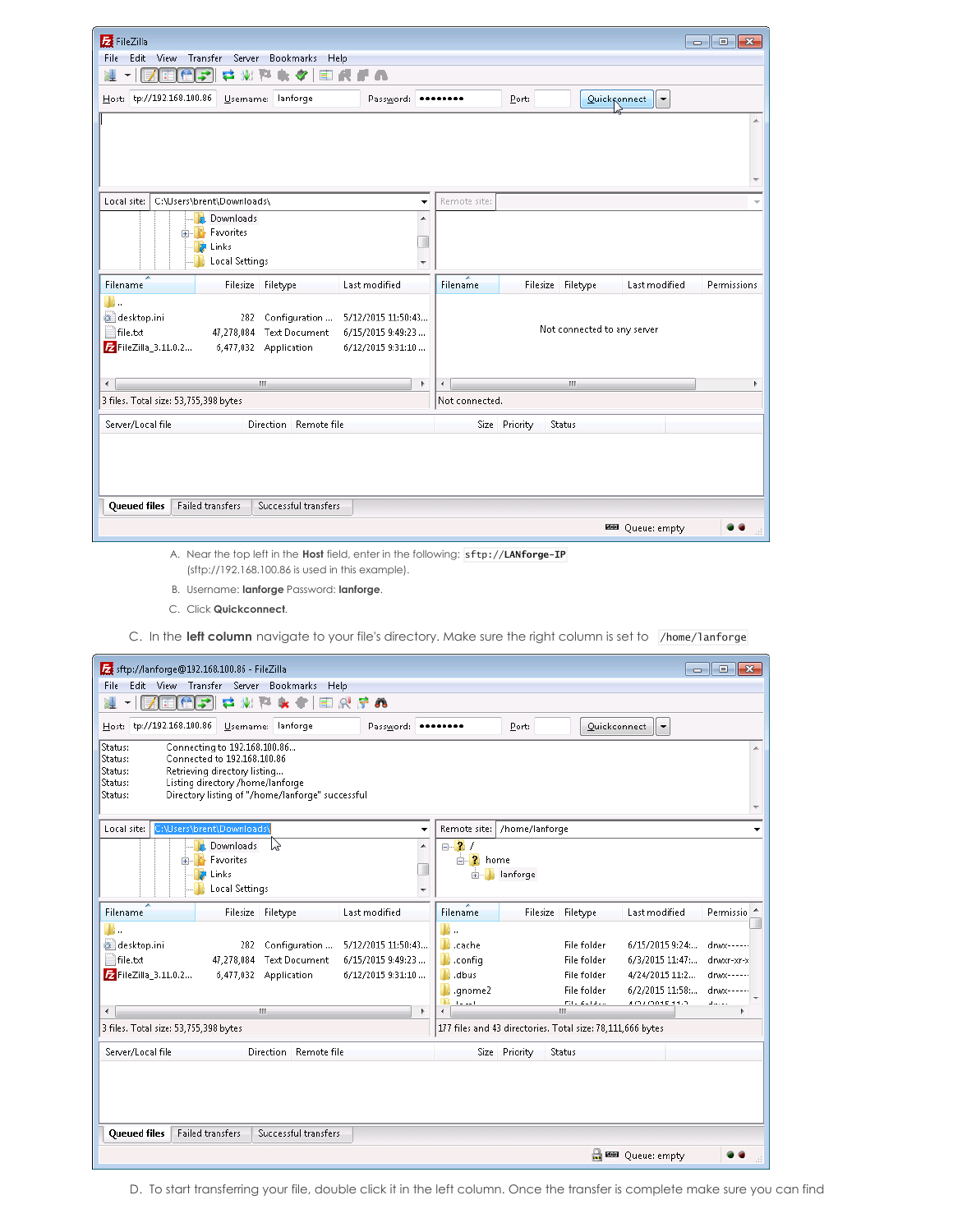it within the right column under /home/lanforge. Your file is now on the LANforge machine!

| sftp://lanforge@192.168.100.86 - FileZilla                                                                                                                                                                                                                                                                                                                                            |                                                          |                                                            |                             | المعا                                                                                    | $\mathbf{x}$<br>$\Box$                                                      |  |  |  |
|---------------------------------------------------------------------------------------------------------------------------------------------------------------------------------------------------------------------------------------------------------------------------------------------------------------------------------------------------------------------------------------|----------------------------------------------------------|------------------------------------------------------------|-----------------------------|------------------------------------------------------------------------------------------|-----------------------------------------------------------------------------|--|--|--|
| Edit View Transfer Server Bookmarks<br><b>File</b><br>$He$ lp                                                                                                                                                                                                                                                                                                                         |                                                          |                                                            |                             |                                                                                          |                                                                             |  |  |  |
| E 6 7<br>本版<br>$R + R$<br>V.                                                                                                                                                                                                                                                                                                                                                          |                                                          |                                                            |                             |                                                                                          |                                                                             |  |  |  |
| tp://192.168.100.86<br>Username: lanforge<br>Password:<br>Host:                                                                                                                                                                                                                                                                                                                       |                                                          | Port:                                                      | Quickconnect                | l v                                                                                      |                                                                             |  |  |  |
| Retrieving directory listing of "/home/lanforge"<br>Status:<br>Listing directory /home/lanforge<br>Status:<br>Directory listing of "/home/lanforge" successful<br>Status:<br>Deleting "/home/lanforge/file.txt"<br>Status:<br>Starting upload of C:\Users\brent\Downloads\file.txt<br>Status:<br>local:C:\Users\brent\Downloads\file.txt => remote:/home/lanforge/file.txt<br>Status: |                                                          |                                                            |                             |                                                                                          |                                                                             |  |  |  |
| Local site:<br>C:\Users\brent\Downloads\<br>٠                                                                                                                                                                                                                                                                                                                                         | Remote site:                                             | /home/lanforge                                             |                             |                                                                                          |                                                                             |  |  |  |
| Downloads<br><b>Favorites</b><br>Links<br>Local Settings<br>$\overline{\phantom{a}}$                                                                                                                                                                                                                                                                                                  | $\Box$ 2 /<br><b>E</b> . let home<br>Ėŀ                  | lanforge                                                   |                             |                                                                                          |                                                                             |  |  |  |
| <b>Filename</b><br>Filesize Filetype<br>Last modified                                                                                                                                                                                                                                                                                                                                 | <b>Filename</b>                                          | Filesize Filetype                                          |                             | Last modified                                                                            | Permissio <sup>4</sup>                                                      |  |  |  |
| Щ.,<br>desktop.ini<br>5/12/2015 11:50:43<br>Configuration<br>282.<br>6/15/2015 9:49:23<br>file.bt<br><b>Text Document</b><br>-le<br>47,278,084<br>E FileZilla 3.11.0.2<br>6.477.032 Application<br>6/12/2015 9:31:10                                                                                                                                                                  | do_run_<br>etc_cron<br>FileZilla<br>find dflt<br>find_qw | 66<br>183<br>6,477,032 Application<br>1.370 PL File<br>635 | File<br>D CLEAN-<br>PL File | 6/15/2015 9:24:<br>6/12/2015 10:0<br>6/12/2015 4:53:<br>6/12/2015 10:0<br>6/12/2015 10:0 | $-100 - 1 - 1 - 1$<br>-rwxr-xr-x<br>-nov-nov-r-<br>-rwxr-xr-x<br>-rwxr-xr-x |  |  |  |
| ×.<br>m.                                                                                                                                                                                                                                                                                                                                                                              | <b>Contact State Contact State</b>                       | 1.004<br>ш                                                 | DI FIL                      | 6.012,0015,10.0                                                                          |                                                                             |  |  |  |
| Selected 1 file. Total size: 47,278,084 bytes                                                                                                                                                                                                                                                                                                                                         |                                                          | 176 files and 43 directories. Total size: 78,108,194 bytes |                             |                                                                                          |                                                                             |  |  |  |
| Server/Local file<br><b>Direction</b><br>Remote file                                                                                                                                                                                                                                                                                                                                  |                                                          | Size Priority<br>Status                                    |                             |                                                                                          |                                                                             |  |  |  |
| sftp://lanforge@192.168.10<br>C:\Users\brent\Downloads<br>/home/lanforge/file.txt<br>$-$ >><br>47,278,084 Normal<br>Transferring<br>60.3%<br>00:00:02 elapsed<br>00:00:03 left<br>28,524,544 bytes (10.9 MiB/s)                                                                                                                                                                       |                                                          |                                                            |                             |                                                                                          |                                                                             |  |  |  |
| Queued files (1)<br><b>Failed transfers</b><br>Successful transfers (2)                                                                                                                                                                                                                                                                                                               |                                                          |                                                            |                             |                                                                                          |                                                                             |  |  |  |
|                                                                                                                                                                                                                                                                                                                                                                                       |                                                          |                                                            |                             | □ 图 Queue: 45.1 MiB                                                                      |                                                                             |  |  |  |

- 4. Create the FTP endpoint.
	- A. On the **Layer 4-7** tab, click **Create**.

|                                        |                                             |                         |                 |                               |                          | LANforge Manager Version(5.3.2)             |                   |                        |                         |                                      |                           | $(9)$ $(0)$ $(8)$     |
|----------------------------------------|---------------------------------------------|-------------------------|-----------------|-------------------------------|--------------------------|---------------------------------------------|-------------------|------------------------|-------------------------|--------------------------------------|---------------------------|-----------------------|
| Control                                | Reporting Tear-Off Info                     |                         | Plugins         |                               |                          |                                             |                   |                        |                         |                                      |                           |                       |
|                                        |                                             |                         |                 |                               |                          | <b>Stop All</b>                             |                   | <b>Restart Manager</b> |                         | Refresh                              |                           | <b>HELP</b>           |
| File-IO<br><b>Status</b>               | Layer-4<br>Laver-3                          | Generic<br>L3 Endps     | <b>Test Mgr</b> | <b>Test Group</b><br>VoIP/RTP | <b>VoIP/RTP Endps</b>    | <b>Resource Mgr</b><br>Armageddon           | Event Log         | Alerts<br>WanLinks     | Port Mgr<br>Attenuators | Messages<br><b>Collision-Domains</b> |                           |                       |
| <b>t Timer:</b> $\det$ default $(5 s)$ |                                             | $\blacktriangledown$ Go |                 | Test Manager all              | $\overline{\phantom{a}}$ |                                             | <b>Select All</b> | Start                  | Stop                    | Quiesce                              |                           | Clear                 |
| <b>NV</b>                              | $ 0 - 200 $                                 |                         |                 | $\blacktriangledown$ Go       |                          |                                             | <b>Display</b>    | Create                 | Modify                  | <b>Batch Modify</b>                  |                           | <b>Delete</b>         |
|                                        |                                             |                         |                 |                               |                          | Layer-4 Endpoints for Selected Test Manager |                   |                        |                         |                                      |                           |                       |
| Name                                   | EID                                         | Type                    | Status          | Total-URLs                    | URLs/s                   | Bytes-RD                                    | Bytes-WR          | Tx Rate                | Tx Rate<br>(1 min)      | Rx Rate                              | <b>Rx Rate</b><br>(1 min) |                       |
| ∥∢                                     | $\mathbb{I}$                                |                         |                 |                               |                          |                                             |                   |                        |                         |                                      |                           | $\blacktriangleright$ |
|                                        | Logged in to: 192.168.100.86:4002 as: Admin |                         |                 |                               |                          |                                             |                   |                        |                         |                                      |                           |                       |

B. Configure the FTP endpoint.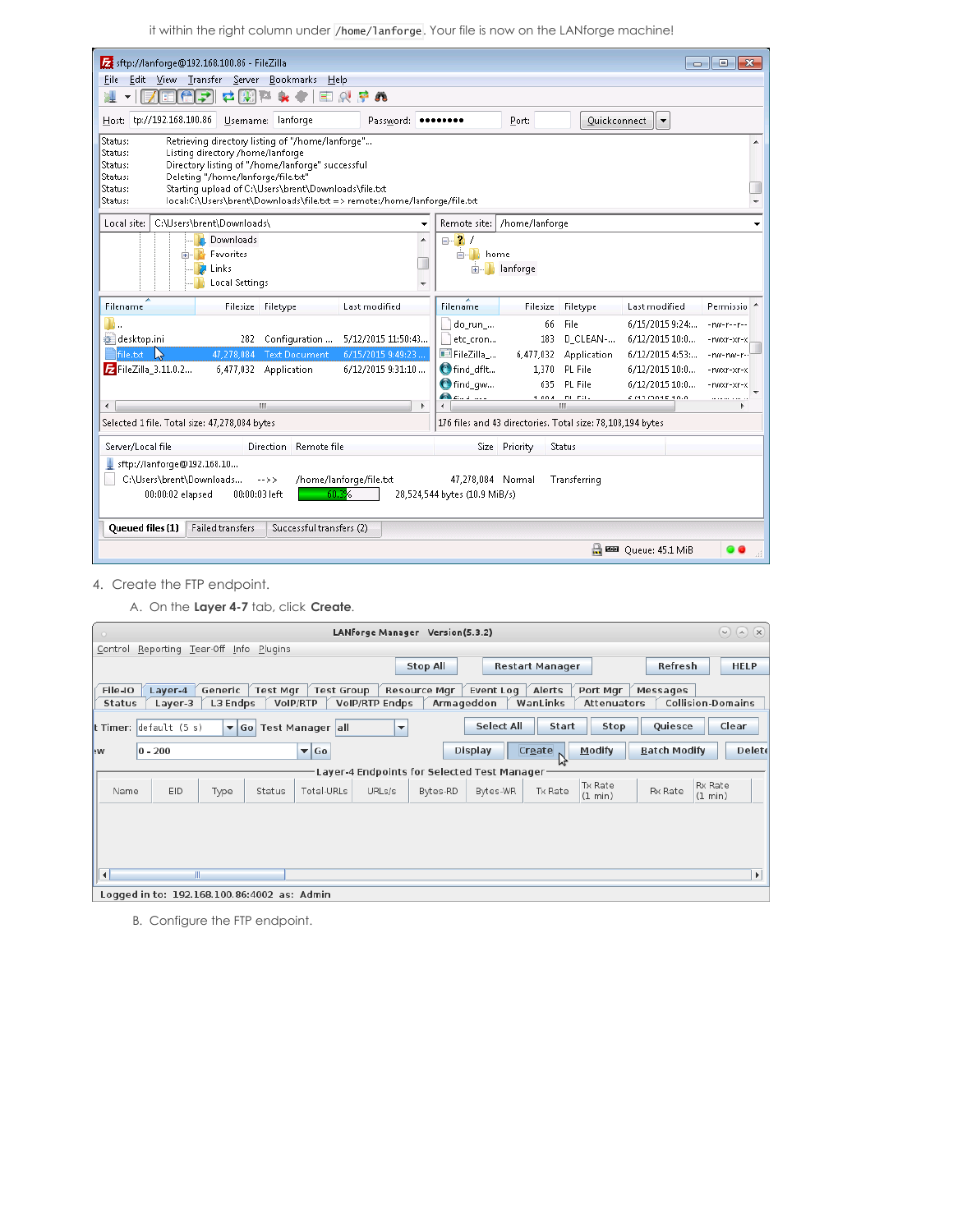| 圖                       |                                                   |                                          | <b>Create/Modify L4Endpoint</b> |                          |                       | $\Box$ $\Box$ $\mathbf{x}$                                       |
|-------------------------|---------------------------------------------------|------------------------------------------|---------------------------------|--------------------------|-----------------------|------------------------------------------------------------------|
| Name:                   | ftp-download                                      | Rpt Timer:                               | (1 s)<br>fast                   | ▼                        | <b>Test Manager:</b>  | default tm<br>▼                                                  |
| 1 <br>Shelf:<br>▼       | Resource: 1 (brent-6port)                         | Port: $2$ (eth1)<br>$\blacktriangledown$ |                                 | $\overline{\phantom{a}}$ | IP Addr:              | <b>AUTO</b><br>▼                                                 |
| Endp Name:              | $\Omega$                                          | URLs per 10m: 600                        |                                 |                          | Max Speed:            | Infinite<br>▼                                                    |
| Quiesce:                | 3 (3 sec)<br>$\overline{\phantom{a}}$             | <b>URL Timeout:</b>                      | 10000                           | ▾                        | DNS Cache Timeout: 60 | ▼                                                                |
| <b>TFTP Block Size:</b> | Default (512 B)<br>$\overline{\phantom{a}}$       |                                          |                                 |                          |                       |                                                                  |
| Proxy Port:             | lo                                                | Proxy Server:                            |                                 |                          |                       |                                                                  |
| Proxy Auth:             |                                                   |                                          |                                 |                          |                       |                                                                  |
| Proxy Auth Types:       | Basic Digest NTLM                                 |                                          |                                 |                          |                       |                                                                  |
| HTTP Compression:       | □ Gzip □ Deflate                                  |                                          |                                 |                          |                       |                                                                  |
| HTTP Auth Types:        | Basic Digest GSS-Negotiate NTLM                   |                                          |                                 |                          |                       |                                                                  |
| SSL Cert:               | ca-bundle.crt                                     |                                          |                                 |                          |                       |                                                                  |
| SMTP-From:              |                                                   |                                          |                                 |                          |                       |                                                                  |
| Agent/RCPT-TO:          |                                                   |                                          |                                 |                          |                       |                                                                  |
| UL/DL:                  | Download<br>$\blacktriangledown$                  | $V$ IPv4                                 | $\Box$ IPv6                     |                          |                       |                                                                  |
| URL:                    | ftp://lanforge:lanforge@10.0.0.102/large-file.bin |                                          |                                 |                          |                       |                                                                  |
| Source/Dest File:       | /dev/null                                         |                                          |                                 |                          |                       |                                                                  |
| Get-URLs-From-File      | Authenticate Server                               | Use-Proxy                                | Allow-Reuse                     |                          | Allow-Cache           | Enable 4XX<br><b>Show Headers</b><br><b>In the United States</b> |
| <b>Bind DNS</b>         | $\triangleright$ FTP PASV<br>$V$ FTP EPSV         |                                          |                                 |                          |                       |                                                                  |
|                         | Apply                                             | $OK_{\blacksquare}$                      | <b>Batch-Create</b>             |                          | Cancel                |                                                                  |

- A. Name your endpoint **ftp-download**.
- B. Set **Rpt Timer** to fast (1 s)
- C. Set **Port** to eth1.
- D. Set **URLs per 10m** to 600 (1/sec).

I. Here is a list of common values used for **URLS per 10m**.

| URLsper 10min | Converted |
|---------------|-----------|
| 60            | $1/m$ in  |
| 600           | $1/s$ ec  |
| 6000          | $10$ /sec |
| 60000         | 100/sec   |

E. To download the small file (44KB) created earlier, set **URL** to: ftp://lanforge:lanforge@10.0.0.102/**small-file.bin** To download the large file (10MB) created earlier, set **URL** to: ftp://lanforge:lanforge@10.0.0.102/**large-file.bin Note:** The default directory for FTP is /home/lanforge and the default username/password is lanforge/lanforge. All files downloaded/uploaded via FTP need to be in /home/lanforge.

- F. **Optional:** If you want to use another file in /home/lanforge you can just change the filename at the end of the URL. For example ftp://lanforge:lanforge@10.0.0.102/**large-file.bin** would be changed to ftp://lanforge:lanforge@10.0.0.102/**your-file-name**
- G. Set **Source/Dest File** to /dev/null.
- H. Click **OK**.
- 5. Start the endpoint and display the graph.
	- A. In the **Layer 4-7** tab, select the connection called ftp-download.
	- B. Click Start.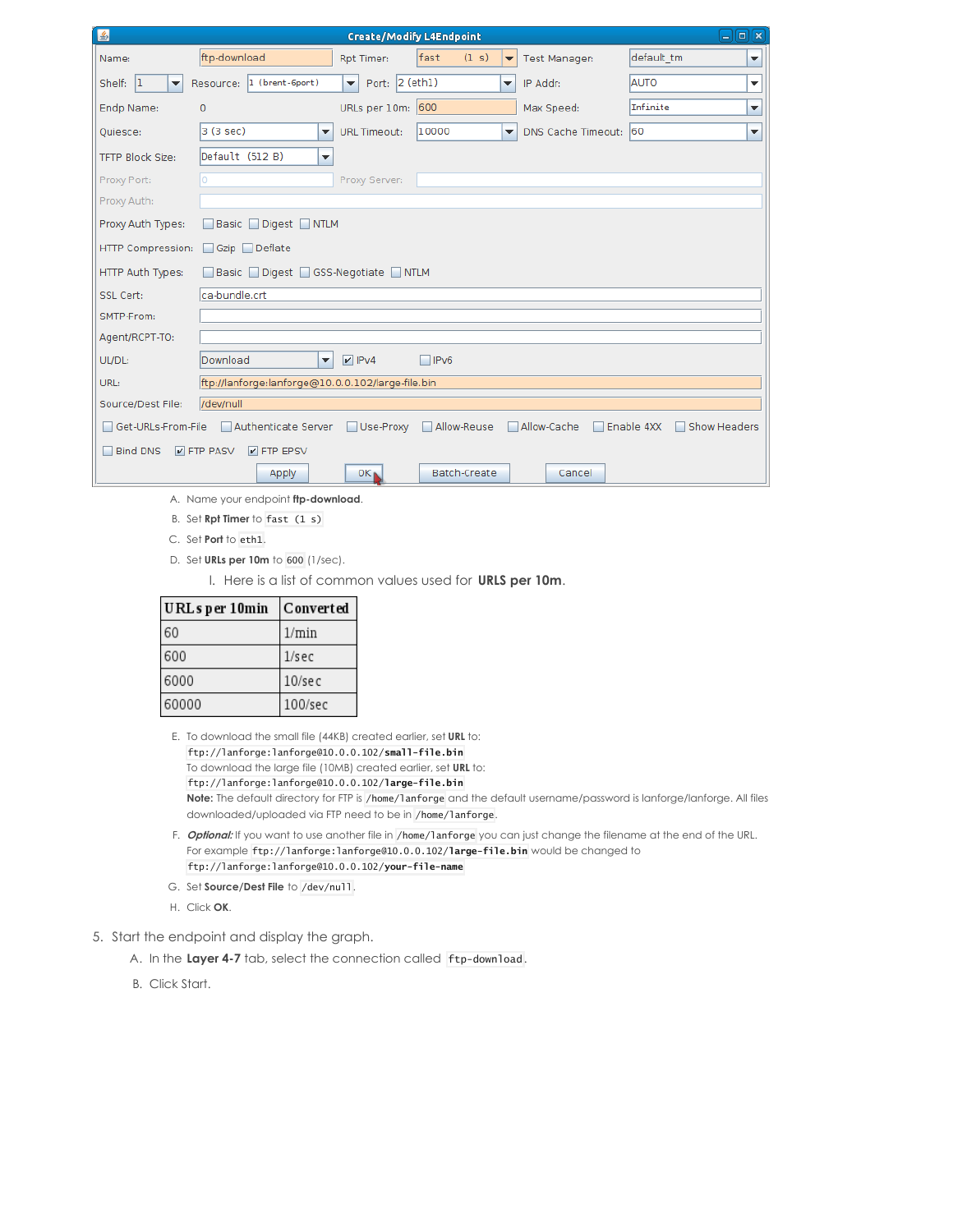| 国                                         |                                                                                                                                                        |                      |               |                          |                                    | LANforge Manager Version(5.3.4) |                                              |                          |                           |                | コ回図                       |
|-------------------------------------------|--------------------------------------------------------------------------------------------------------------------------------------------------------|----------------------|---------------|--------------------------|------------------------------------|---------------------------------|----------------------------------------------|--------------------------|---------------------------|----------------|---------------------------|
| Control                                   | Reporting Tear-Off Info Plugins                                                                                                                        |                      |               |                          |                                    |                                 |                                              |                          |                           |                |                           |
|                                           |                                                                                                                                                        |                      |               |                          |                                    | Stop All                        |                                              | Restart Manager          |                           | Refresh        | <b>HELP</b>               |
| Layer-4<br><b>Status</b>                  | Generic<br>Layer-3                                                                                                                                     | Test Mgr<br>L3 Endps | Test Group    | Resource Mgr<br>VoIP/RTP | Event Log<br><b>VolP/RTP Endps</b> | Alerts                          | Port Mgr<br>Armageddon                       | vAP Stations<br>WanLinks | Messages                  | Attenuators    | File-IO                   |
|                                           | Select All<br>Start.<br>Stop<br>Quiesce<br>Clear<br>Rpt Timer: default (5 s)<br>$\blacktriangledown$ Go<br>Test Manager all<br>$\overline{\mathbf{v}}$ |                      |               |                          |                                    |                                 |                                              |                          |                           |                |                           |
| View                                      | $ 0 - 500 $                                                                                                                                            |                      |               | $\blacktriangleright$ Go |                                    |                                 | Display                                      | Modify<br>Create         | <b>Batch Modify</b>       |                | <b>Delete</b>             |
|                                           |                                                                                                                                                        |                      |               |                          |                                    |                                 | Layer-4 Endpoints for Selected Test Manager- |                          |                           |                |                           |
| Name                                      | <b>EID</b>                                                                                                                                             | Type                 | <b>Status</b> | <b>Total-URLs</b>        | URLs/s                             | Bytes-RD                        | Bytes-WR                                     | <b>Tx Rate</b>           | <b>Tx Rate</b><br>(1 min) | <b>Rx Rate</b> | <b>Rx Rate</b><br>(1 min) |
| ftp-download 1.1.2.1                      |                                                                                                                                                        | L4/Gen               | Stopped       | 0                        | 0                                  | 0                               | $\Omega$                                     |                          | o۱                        | $\Omega$       |                           |
|                                           |                                                                                                                                                        |                      |               |                          |                                    |                                 |                                              |                          |                           |                |                           |
| ∣∢∣                                       | III.                                                                                                                                                   |                      |               |                          |                                    |                                 |                                              |                          |                           |                | $\blacktriangleright$     |
| Logged in to: brent-6port: 4002 as: Admin |                                                                                                                                                        |                      |               |                          |                                    |                                 |                                              |                          |                           |                |                           |

| $\vert \underline{\mathfrak{s}} \vert$ |                                                                                                                                                                                                                        |                                                                                     | Layer-4 Endpoint ftp-download Manager: brent-6port       |                                                         |                                                                                                                |                                                                                                                                 |                                                                                                                    | $\boxed{\square}$ $\boxed{\mathbf{x}}$<br>-1         |
|----------------------------------------|------------------------------------------------------------------------------------------------------------------------------------------------------------------------------------------------------------------------|-------------------------------------------------------------------------------------|----------------------------------------------------------|---------------------------------------------------------|----------------------------------------------------------------------------------------------------------------|---------------------------------------------------------------------------------------------------------------------------------|--------------------------------------------------------------------------------------------------------------------|------------------------------------------------------|
|                                        |                                                                                                                                                                                                                        |                                                                                     |                                                          | Endpoint: ftp-download-                                 |                                                                                                                |                                                                                                                                 |                                                                                                                    |                                                      |
|                                        | Port:<br>IP:<br>bps TX:<br>Pps Tx:                                                                                                                                                                                     | Port<br>Resource: brent-6port<br>ethl<br>10.0.0.101<br>276.724 Kbps<br>492 pps      | EID:<br>Cfg URLs/10m:<br>RX Rate:<br>TX Rate:<br>URLs/s: | Endpoint<br>1.1.2.1<br>600<br>84.449 Mbps<br>0 bps<br>1 | 75:10<br>76:3<br>78:12<br>82: 27<br>90:24<br>106:1<br>138:0<br>202:0<br>330: 0<br>586: 0<br>1098: 0<br>2122: 0 | First RX<br>Avg:82<br>74.91                                                                                                     | 165:10<br>166:3<br>168:5<br>172: 30<br>180: 29<br>196:1<br>228:0<br>292:0<br>420: 1<br>676: 0<br>1188:0<br>2212: 0 | URL Completed<br>Avg:172<br>164.182                  |
|                                        | bps RX:<br>Pps RX:<br>Errors:<br>65.536 Kps<br>256 ps =<br>0 <sub>ps</sub><br>17.18 Gbps<br>33.554 Mbps<br>131.072 Kbps -<br>256 bps 1<br>0 bps<br>17.18 Gbps<br>33.554 Mbps 1<br>131.072 Kbps -<br>256 bps =<br>0 bps | 88.636 Mbps<br>7.317 Kpps<br>$\Omega$<br>URLs Processed Tx Throughput Rx Throughput | URLs Processed: 79<br>Total-ERR:<br>Type:                | $\mathbf{0}$<br>L4/Gen                                  | ыl<br>1:77<br>2:0<br>4:0<br>8:0<br>16:0<br>32:0<br>64:0<br>128:0<br>256: 0<br>512:0<br>1024:0<br>2048:0        | $2^{\sim}20$<br>$-2^15$<br>$-1024$<br>-32<br>0<br>DNS Complete<br>Avg:0<br>00<br>$2^{\sim}20$<br>$-2^15$<br>$-1024$<br>-32<br>0 |                                                                                                                    | $2^{\sim}20$<br>$-2^{\sim}15$<br>$-1024$<br>-32<br>0 |
|                                        | Pause Display                                                                                                                                                                                                          | <b>Print</b>                                                                        | Stop                                                     | Refresh                                                 |                                                                                                                | Modify                                                                                                                          | Clear                                                                                                              | Close                                                |

C. Select **ftp-download** and click **Display** to see a graph similar to below.

6. **Uploading** a file from the FTP client to the FTP server.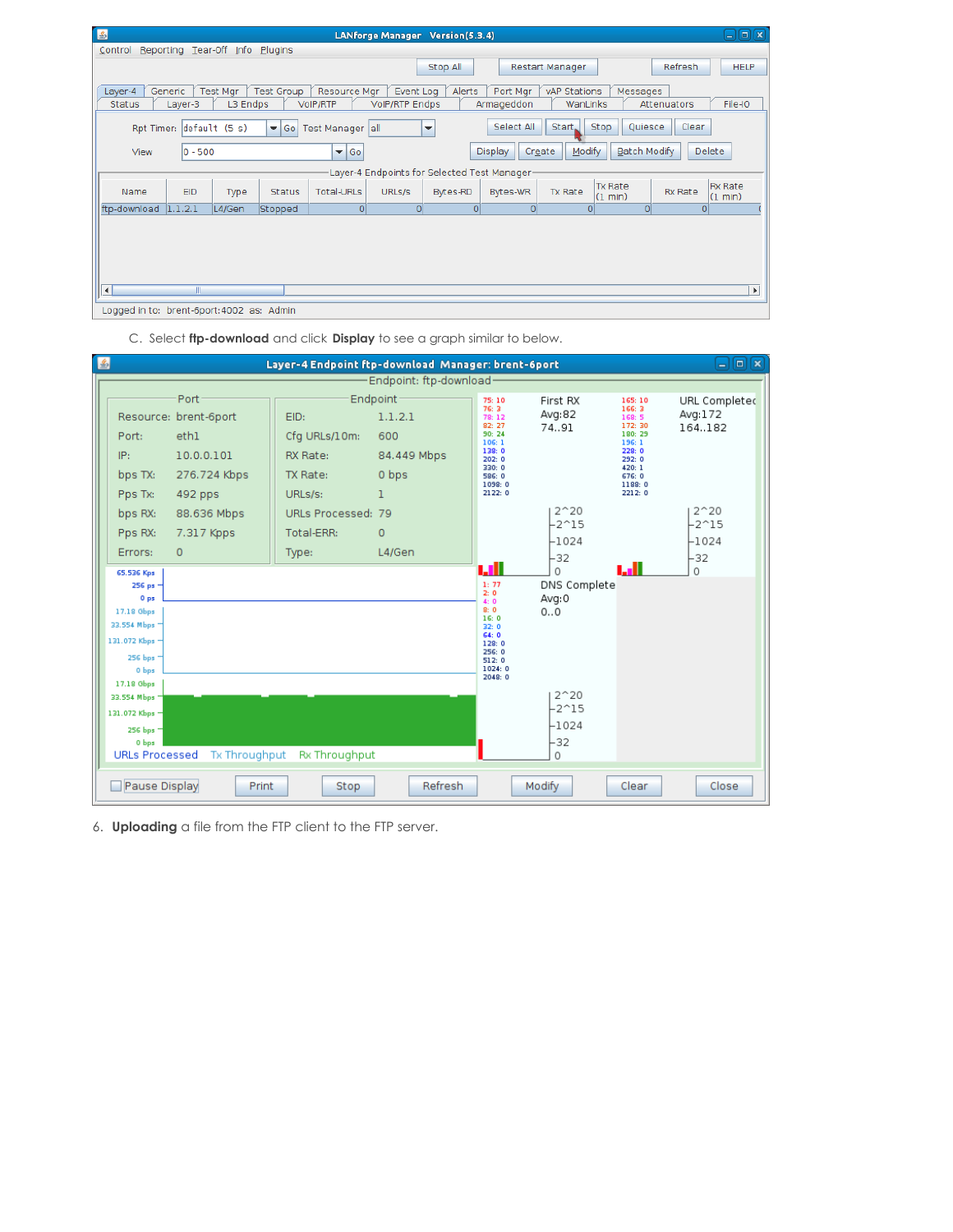A. Go to the **Layer 4-7** tab and modify the **ftp-download** endpoint. The below changes will need to be made:

| $\vert \mathcal{L} \vert$                                                                                                 |                                                |                                        | <b>Create/Modify L4Endpoint</b> |                          |                       | اد         | $\Box$                   |  |  |
|---------------------------------------------------------------------------------------------------------------------------|------------------------------------------------|----------------------------------------|---------------------------------|--------------------------|-----------------------|------------|--------------------------|--|--|
| Name:                                                                                                                     | ftp-upload                                     | Rpt Timer:                             | fast<br>(1 s)                   | ▼                        | <b>Test Manager:</b>  | default tm | $\blacktriangledown$     |  |  |
| Shelf: $ 1 $<br>$\blacktriangledown$                                                                                      | Resource: 1 (brent-6port)                      | Port: 2 (eth1)<br>$\blacktriangledown$ |                                 | ▼                        | IP Addr:              | AUTO       | $\overline{\phantom{a}}$ |  |  |
| Endp Name:                                                                                                                | ı                                              | URLs per 10m: 600                      |                                 |                          | Max Speed:            | Infinite   | $\blacktriangledown$     |  |  |
| Quiesce:                                                                                                                  | 3 (3 sec)<br>▼                                 | <b>URL Timeout:</b>                    | 10000                           | $\overline{\phantom{a}}$ | DNS Cache Timeout: 60 |            | $\blacktriangledown$     |  |  |
| <b>TFTP Block Size:</b>                                                                                                   | Default (512 B)<br>▼                           |                                        |                                 |                          |                       |            |                          |  |  |
| Proxy Port:                                                                                                               |                                                | Proxy Server:                          |                                 |                          |                       |            |                          |  |  |
| Proxy Auth:                                                                                                               |                                                |                                        |                                 |                          |                       |            |                          |  |  |
| Proxy Auth Types:                                                                                                         | Basic Digest NTLM                              |                                        |                                 |                          |                       |            |                          |  |  |
| HTTP Compression:<br>Gzip Deflate                                                                                         |                                                |                                        |                                 |                          |                       |            |                          |  |  |
| HTTP Auth Types:                                                                                                          | Basic Digest GSS-Negotiate NTLM                |                                        |                                 |                          |                       |            |                          |  |  |
| SSL Cert:                                                                                                                 | ca-bundle.crt                                  |                                        |                                 |                          |                       |            |                          |  |  |
| SMTP-From:                                                                                                                |                                                |                                        |                                 |                          |                       |            |                          |  |  |
| Agent/RCPT-TO:                                                                                                            |                                                |                                        |                                 |                          |                       |            |                          |  |  |
| UL/DL:                                                                                                                    | Upload<br>۰                                    | $V$ IPv4                               | $\Box$ IPv6                     |                          |                       |            |                          |  |  |
| URL:                                                                                                                      | ftp://lanforge:lanforge@10.0.0.102/upload-file |                                        |                                 |                          |                       |            |                          |  |  |
| Source/Dest File:                                                                                                         | large-file.bin                                 |                                        |                                 |                          |                       |            |                          |  |  |
| Authenticate Server<br>Allow-Reuse<br>Allow-Cache<br>Enable 4XX<br>Get-URLs-From-File<br>$\Box$ Use-Proxy<br>Show Headers |                                                |                                        |                                 |                          |                       |            |                          |  |  |
| <b>Bind DNS</b><br>$V$ FTP PASV<br>$V$ FTP EPSV                                                                           |                                                |                                        |                                 |                          |                       |            |                          |  |  |
|                                                                                                                           | Apply                                          | OK <sub>b</sub>                        | Batch-Create                    |                          | Cancel                |            |                          |  |  |

- A. **Name** to **ftp-upload**.
- B. **UL/DL** to **Upload**.
- C. **URL** to **ftp://lanforge:lanforge@10.0.0.102/upload-file**. The 'upload-file' filename in this link can be changed if needed.
- D. **Source/Dest File** to **large-file.bin**. This can be changed to a preferred file as long as it is in /home/lanforge (the default FTP directory).
- E. Click **OK**.
- B. Select ftp-upload and click **Start**.
- C. This endpoint will now essentially upload the large-file.bin file in /home/lanforge to the same directory with a new file name (**upload-file** in this case). If you select **ftp-upload** in the **Layer 4-7** tab and click **Display**, the graph should look similar to the one below.

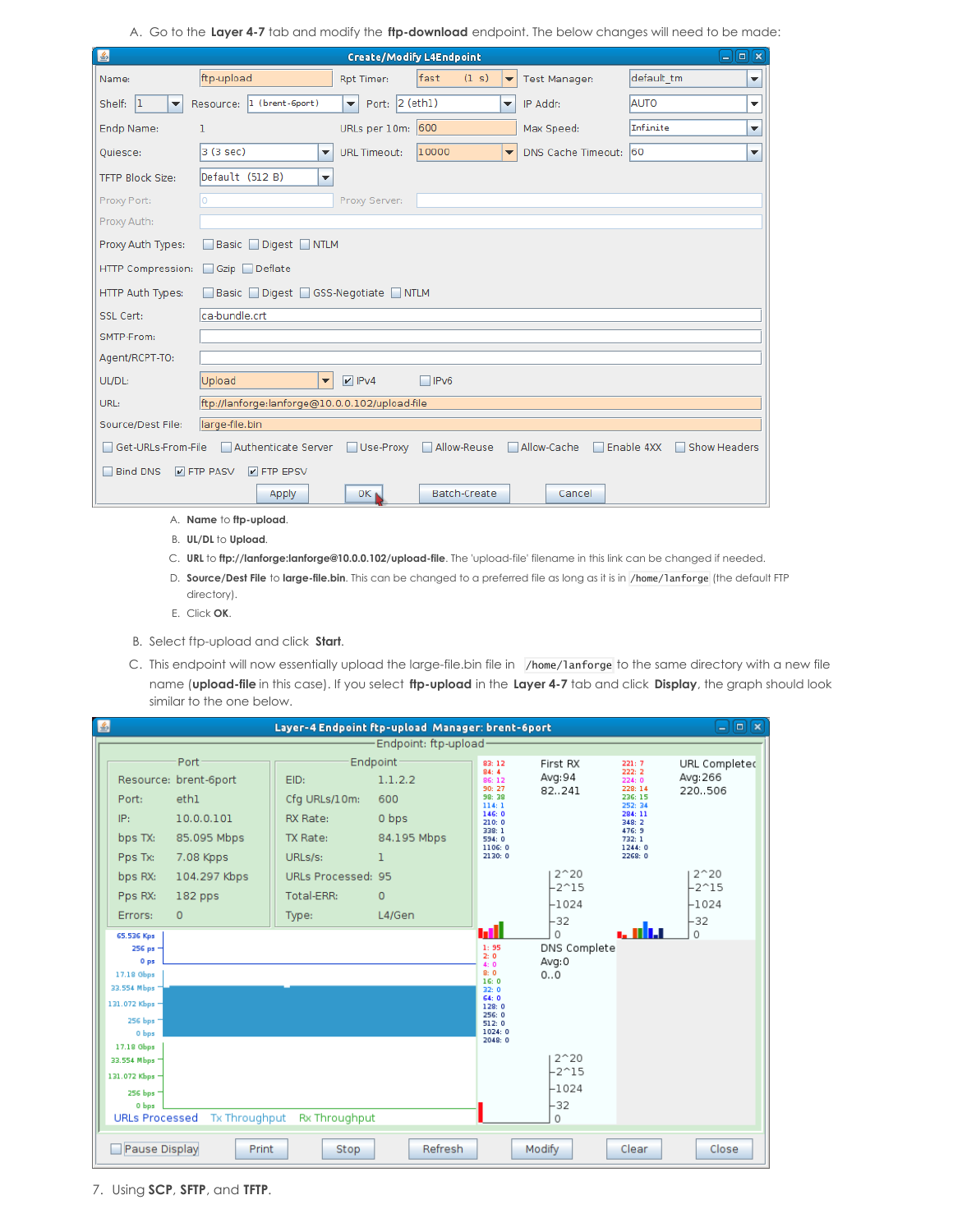A. Go to the **Layer 4-7** tab and modify the **ftp-download** endpoint. The below changes will need to be made:

| 图<br>コ回図<br>LANforge Manager Version(5.3.4)          |                                                                                                                                                                      |                             |                   |                          |                                    |                                             |                        |                          |                                     |                |                           |
|------------------------------------------------------|----------------------------------------------------------------------------------------------------------------------------------------------------------------------|-----------------------------|-------------------|--------------------------|------------------------------------|---------------------------------------------|------------------------|--------------------------|-------------------------------------|----------------|---------------------------|
| Reporting Tear-Off Info<br><b>Plugins</b><br>Control |                                                                                                                                                                      |                             |                   |                          |                                    |                                             |                        |                          |                                     |                |                           |
|                                                      |                                                                                                                                                                      |                             |                   |                          |                                    | Stop All                                    |                        | Restart Manager          |                                     | Refresh        | <b>HELP</b>               |
| Layer-4<br><b>Status</b>                             | Generic<br>Layer-3                                                                                                                                                   | <b>Test Mgr</b><br>L3 Endps | <b>Test Group</b> | Resource Mar<br>VoIP/RTP | Event Log<br><b>VolP/RTP Endps</b> | Alerts                                      | Port Mgr<br>Armageddon | vAP Stations<br>WanLinks | Messages                            | Attenuators    | File-IO                   |
|                                                      | Select All<br><b>Ouiesce</b><br>Clear<br>Start<br><b>Stop</b><br>Rpt Timer: default (5 s)<br>Test Manager all<br>$\blacktriangledown$ Go<br>$\overline{\phantom{a}}$ |                             |                   |                          |                                    |                                             |                        |                          |                                     |                |                           |
| View                                                 | $ 0 - 500$                                                                                                                                                           |                             |                   | $\blacktriangleright$ Go |                                    |                                             | <b>Display</b>         | Modify.<br>Create        | Batch Modify                        |                | Delete                    |
|                                                      |                                                                                                                                                                      |                             |                   |                          |                                    | Layer-4 Endpoints for Selected Test Manager |                        |                          |                                     |                |                           |
| Name                                                 | <b>EID</b>                                                                                                                                                           | Type                        | <b>Status</b>     | <b>Total-URLs</b>        | URLs/s                             | <b>Bytes-RD</b>                             | Bytes-WR               | Tx Rate                  | <b>Tx Rate</b><br>$(1 \text{ min})$ | <b>Rx Rate</b> | <b>Rx Rate</b><br>(1 min) |
| ftp-download                                         | 1.1.2.1                                                                                                                                                              | L4/Gen                      | Stopped           | 138                      |                                    | 0 1,447,034                                 | $\Omega$               | Ω                        | $\Omega$                            | 82,824,960     |                           |
| ftp-upload                                           | 1.1.2.2                                                                                                                                                              | L4/Gen                      | Stopped           | 162                      | $\mathbf{O}$                       |                                             | 0 1,698,693            | 83,322,368               | 0                                   | 0              |                           |
|                                                      |                                                                                                                                                                      |                             |                   |                          |                                    |                                             |                        |                          |                                     |                |                           |
| $\blacktriangleleft$                                 | Ш                                                                                                                                                                    |                             |                   |                          |                                    |                                             |                        |                          |                                     |                | $\blacktriangleright$     |
| Logged in to: brent-6port: 4002 as: Admin            |                                                                                                                                                                      |                             |                   |                          |                                    |                                             |                        |                          |                                     |                |                           |

A. **Name** to **ftp-scp** for scp or **ftp-sftp** for sftp.

B. For **SCP**, set the **URL** to **scp://lanforge:lanforge@10.0.0.102/~/small-file.bin**. The filename at the end of the link can be changed to another file in /home/lanforge.

| $\vert \underline{\mathcal{E}} \vert$    |                                                                                                                    |                                          | <b>Create/Modify L4Endpoint</b> |                          |                       |            | 叵<br>図<br>ا د |  |  |
|------------------------------------------|--------------------------------------------------------------------------------------------------------------------|------------------------------------------|---------------------------------|--------------------------|-----------------------|------------|---------------|--|--|
| Name:                                    | ftp-scp                                                                                                            | Rpt Timer:                               | fast<br>(1 s)                   | $\overline{\phantom{a}}$ | <b>Test Manager:</b>  | default tm | ▼             |  |  |
| 1 <br>Shelf:<br>$\overline{\phantom{a}}$ | 1 (brent-6port)<br>Resource:                                                                                       | Port: $2$ (eth1)<br>$\blacktriangledown$ |                                 | $\overline{\phantom{a}}$ | IP Addr:              | AUTO       | ▼             |  |  |
| Endp Name:                               | ı                                                                                                                  | URLs per 10m: 600                        |                                 |                          | Max Speed:            | Infinite   | ▼             |  |  |
| Ouiesce:                                 | 3 (3 sec)<br>$\overline{\phantom{a}}$                                                                              | <b>URL Timeout:</b>                      | 10000                           | $\blacktriangledown$     | DNS Cache Timeout: 60 |            | ▼             |  |  |
| <b>TFTP Block Size:</b>                  | Default (512 B)<br>$\overline{\phantom{a}}$                                                                        |                                          |                                 |                          |                       |            |               |  |  |
| Proxy Port:                              | n                                                                                                                  | Proxy Server:                            |                                 |                          |                       |            |               |  |  |
| Proxy Auth:                              |                                                                                                                    |                                          |                                 |                          |                       |            |               |  |  |
| Proxy Auth Types:                        | Basic Digest NTLM                                                                                                  |                                          |                                 |                          |                       |            |               |  |  |
| HTTP Compression:                        | Gzip Deflate                                                                                                       |                                          |                                 |                          |                       |            |               |  |  |
| HTTP Auth Types:                         | Basic Digest GSS-Negotiate NTLM                                                                                    |                                          |                                 |                          |                       |            |               |  |  |
| SSL Cert:                                | ca-bundle.crt                                                                                                      |                                          |                                 |                          |                       |            |               |  |  |
| SMTP-From:                               |                                                                                                                    |                                          |                                 |                          |                       |            |               |  |  |
| Agent/RCPT-TO:                           |                                                                                                                    |                                          |                                 |                          |                       |            |               |  |  |
| UL/DL:                                   | Download<br>$\blacktriangledown$                                                                                   | $V$ IPv4                                 | $\Box$ IPv6                     |                          |                       |            |               |  |  |
| URL:                                     | scp://lanforge:lanforge@10.0.0.102/~/small-file.bin                                                                |                                          |                                 |                          |                       |            |               |  |  |
| Source/Dest File:                        | /dev/null                                                                                                          |                                          |                                 |                          |                       |            |               |  |  |
|                                          | Authenticate Server<br>Use-Proxy<br>Allow-Reuse<br>Allow-Cache<br>Enable 4XX<br>Show Headers<br>Get-URLs-From-File |                                          |                                 |                          |                       |            |               |  |  |
| <b>Bind DNS</b>                          | $V$ FTP PASV<br>$V$ FTP EPSV                                                                                       |                                          |                                 |                          |                       |            |               |  |  |
|                                          | Apply                                                                                                              | $OK_{\blacksquare}$                      | <b>Batch-Create</b>             |                          | Cancel                |            |               |  |  |

C. Click **OK**.

D. For **SFTP**, set the **URL** to **sftp://lanforge:lanforge@10.0.0.102/~/small-file.bin**. The filename at the end of the link can be changed to another file in /home/lanforge.